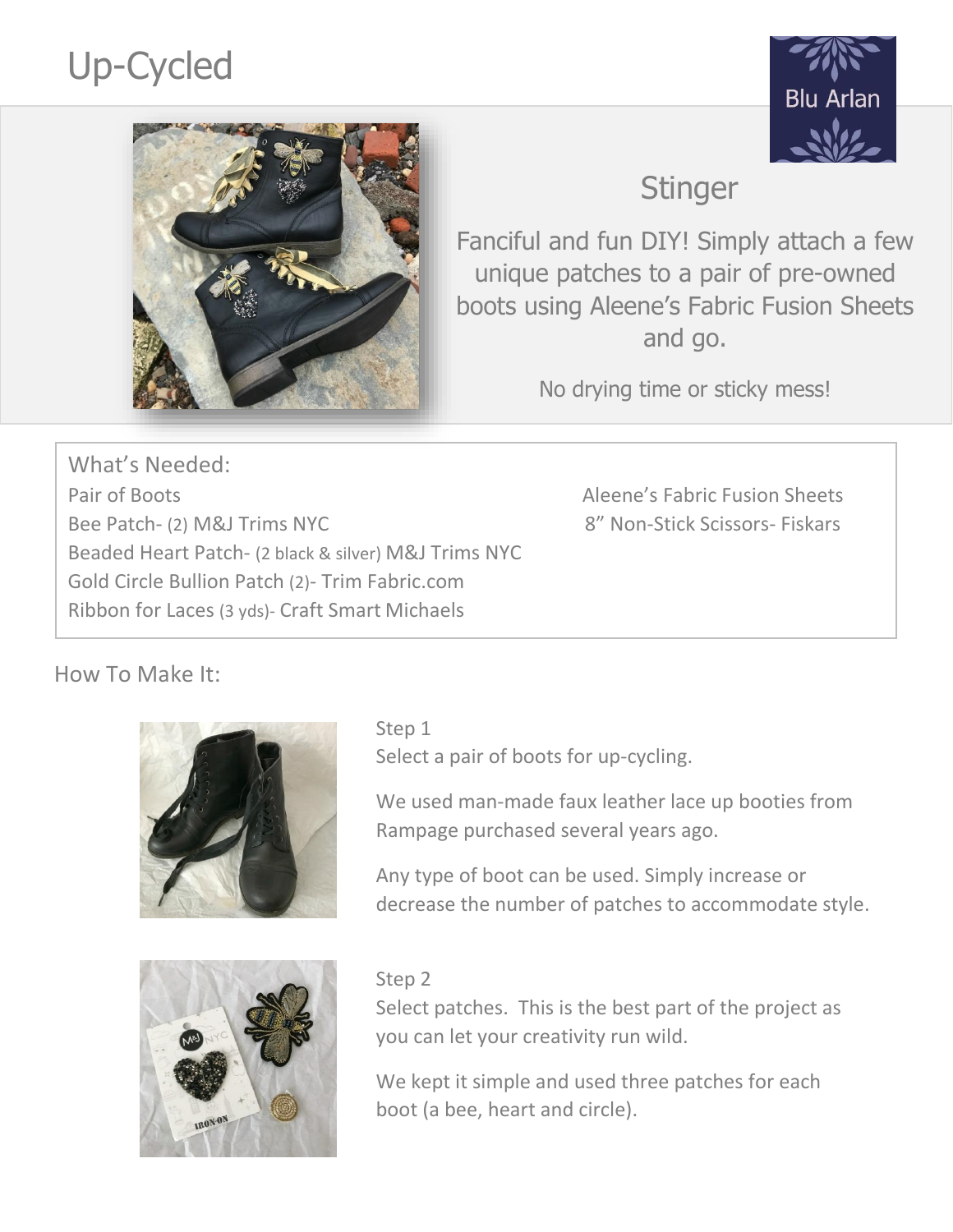

#### Step 3

Take the time to place the patches in different design configurations on the boots. This will help with the number of patches use and assist with the final placement.



#### Step 4

Wipe the boots down with a cloth or paper towel. If needed moisten the cloth to remove any dirt especially in the areas where the patches will be adhered. Dry and set boots aside



#### Step 5

Patches are adhered to the boots. We used Aleene's Fabric Fusion Sheets. Remove the release paper from one sheet and place the patches on top. Press down on each patch to ensure a good bond.



*Note: We tested many products and found the Aleene's Fabric Fusion Sheets to have the best adhesion with no mess and no drying time. We placed the Fusion Sheets on iron-on and plain backed patches*.

Use the non-stick scissors to cut out each patch shape. Repeat until all patches are backed with Fabric Fusion.



#### Step 6

Each patch should now be backed. Keep the release paper on just before final placement on boot.